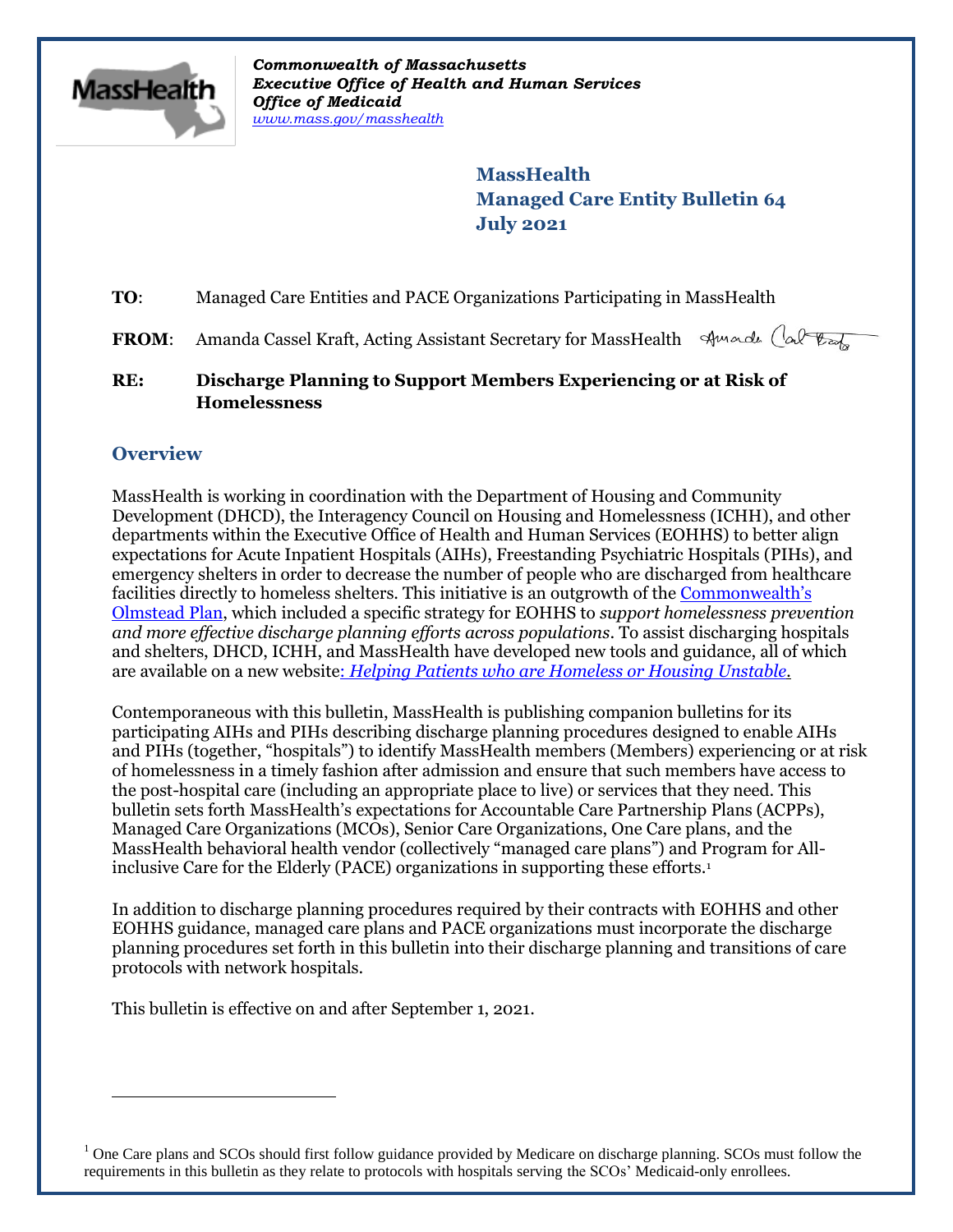**MassHealth Managed Care Entity Bulletin 64 July 2021 Page 2 of 6**

MassHealth may update managed care plan and PACE organization contracts to reflect the requirements set forth in this bulletin as necessary in the coming months.

# **Definitions**

- **A Member Experiencing Homelessness** is any member who lacks a fixed, regular, and adequate nighttime residence and who:
	- o has a primary nighttime residence that is a public or private place not designed for or ordinarily used as a regular sleeping accommodation for human beings including a car, park, abandoned building, bus or train station, airport, or camping group; or
	- $\circ$  is living in a supervised publicly or privately operated emergency shelter designated to provide temporary living arrangements, including congregate shelters, transitional housing, and hotels and motels paid for by charitable organizations or by federal, state, or local government programs for low-income individuals.
- **A Member at Risk of Homelessness** is any member who does not have sufficient resources or support networks (e.g., family, friends, faith-based or other social networks) immediately available to prevent them from moving to an emergency shelter or another place not meant for human habitation.

# **Discharge Planning Procedures for Members Experiencing or at Risk of Homelessness**

The planning procedures that follow are designed to enable hospitals to identify members experiencing or at risk of homelessness in a timely fashion after admission and ensure that such members have access to the post-hospital care or services that they need, including an appropriate housing setting. Effective September 1, 2021, managed care plans and PACE organizations must include these procedures in their discharge planning and transitions of care protocols with network hospitals.

# **Discharge Planning Activities at the Time of Admission**

Managed care plans and PACE organizations must require network hospitals to contact them at the time of admission in order to collaborate in identifying resources to assist with the housing situation of members experiencing or at risk of homelessness. Additionally, managed care plans and PACE organizations must ensure that the following discharge planning activities occur at the time of admission:

 At the time of admission, and as part of its general discharge planning processes, each hospital must assess each admitted member's current housing situation. At a minimum, the hospital must assess whether such member is experiencing or at risk of homelessness. To aid in this assessment, hospitals must also ensure that their discharge planning staff screen admission data, including but not limited to age, diagnosis, and housing status, within 24 hours of admission. For any member determined by the hospital to be experiencing or at risk of homelessness, the hospital must commence discharge-planning activities no later than three working days after the member's admission unless otherwise required to commence such activities at an earlier time following admission.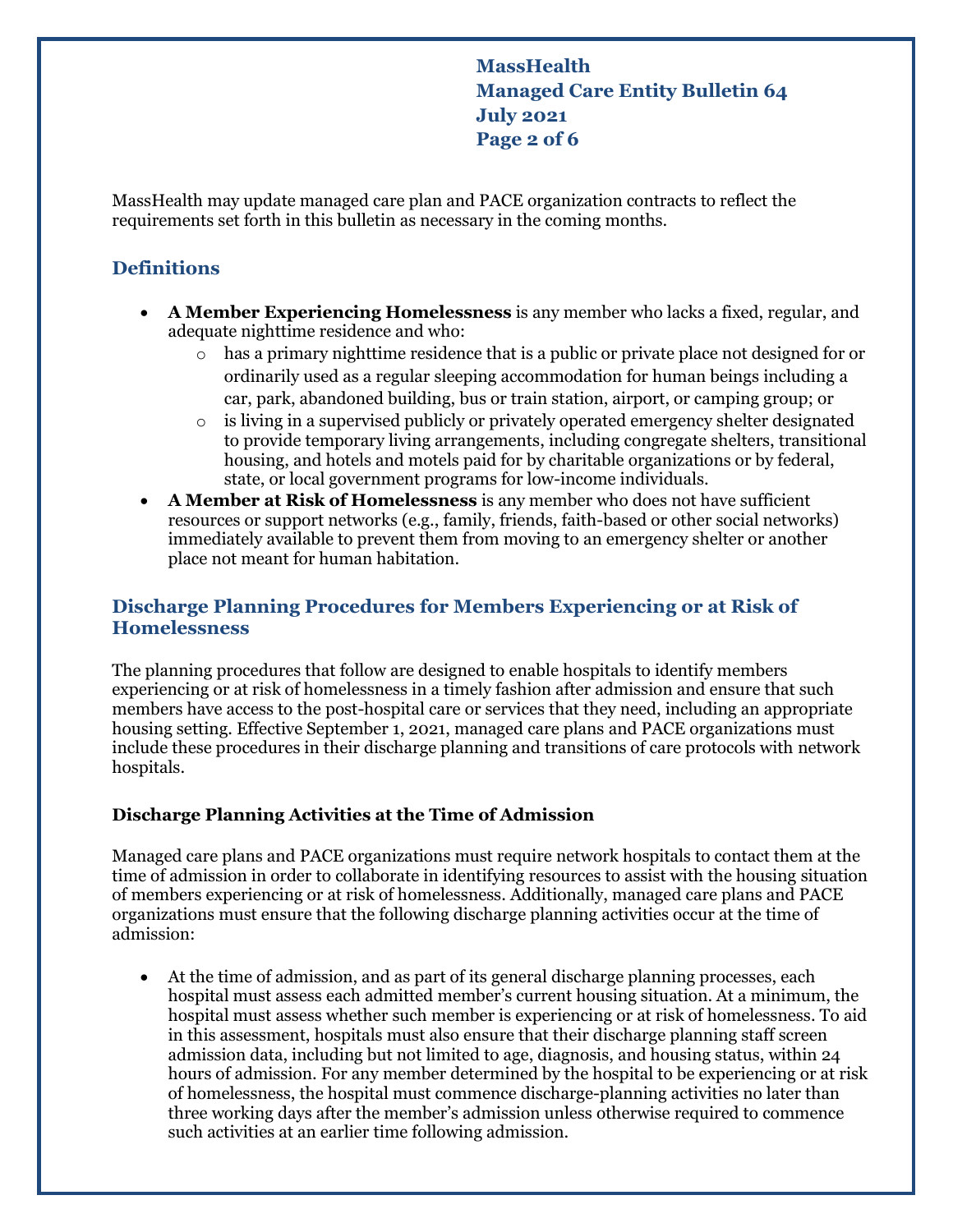**MassHealth Managed Care Entity Bulletin 64 July 2021 Page 3 of 6**

- To assist in the discharge planning process for each member experiencing homelessness or at risk of homelessness, the hospital must, to the extent consistent with all applicable federal and state privacy laws and regulations,<sup>2</sup> invite and encourage the following persons to participate in or otherwise contribute to such member's discharge planning activities: the member; the member's family members, guardians, primary care providers, behavioral health providers, key specialists, Community Partners, case managers or other representatives, emergency shelter outreach or case management staff, or care coordinators; and any other supports identified by the member. For any such member who is a client of the Department of Mental Health (DMH), the Department of Developmental Services (DDS), or the Massachusetts Rehabilitation Commission (MRC), the hospital must, to the extent consistent with all applicable federal and state privacy laws and regulations, invite and encourage designated staff from each such agency to participate in such Member's discharge planning activities.
- The hospital must determine whether any non-DMH-, non-DDS-, or non-MRC-involved member experiencing or at risk of homelessness may be eligible to receive services from some or all of those agencies. For any such member, the hospital must, within two business days of admission, and to the extent consistent with all applicable federal and state privacy laws and regulations, offer to assist the member with completing and submitting an application to receive services from DMH, DDS, or MRC, as appropriate. Please click the following links to obtain additional information about the process of applying to receive services from [DMH,](https://www.mass.gov/info-details/applications-for-dmh-services#:~:text=Contact%20Info%20-%20Where%20to%20Submit%20Your%20DMH,%20%20NEA.serviceauthapplications@mass.gov%20%201%20more%20rows) [DDS,](https://ddsmass.github.io/eligibility-guide/) an[d MRC.](https://www.mass.gov/mrc-community-based-services)
- The hospital must determine whether any member experiencing or at risk of homelessness has any substance use disorder. For any such member, the hospital must contact the DPH-sponsored [Helpline](https://helplinema.org/) ((800) 327-5050), the statewide, public resource for finding substance use treatment, recovery options, and assistance with problem gambling. The Helpline's trained specialists will help the member understand the available treatment services and their options.
- For any member experiencing homelessness who is expected to remain in the hospital for fewer than 14 days, the hospital must contact:
	- o The emergency shelter in which the member most recently resided, if known, to discuss the member's housing options post discharge; or
	- $\circ$  If the member has not resided in an emergency shelter, or if the emergency shelter in which the member most recently resided is unknown, the local emergency shelter to discuss the member's housing options post discharge.
	- o The names and contact information for emergency shelters is available via [https://hedfuel.azurewebsites.net/iShelters.aspx.](https://hedfuel.azurewebsites.net/iShelters.aspx)

# **Assessing Discharge Options**

 $\overline{a}$ 

Managed care plans and PACE organizations must ensure that options for discharge are assessed as follows:

 Hospitals must ensure that their discharge planning staff are aware of and utilize available community resources to assist with discharge planning for members experiencing homelessness or at risk of homelessness. For example, hospitals must provide regular

<sup>&</sup>lt;sup>2</sup> To the extent that any applicable federal or state privacy law or regulation requires member consent as a prerequisite to any activity described in this bulletin, the hospital must seek such consent.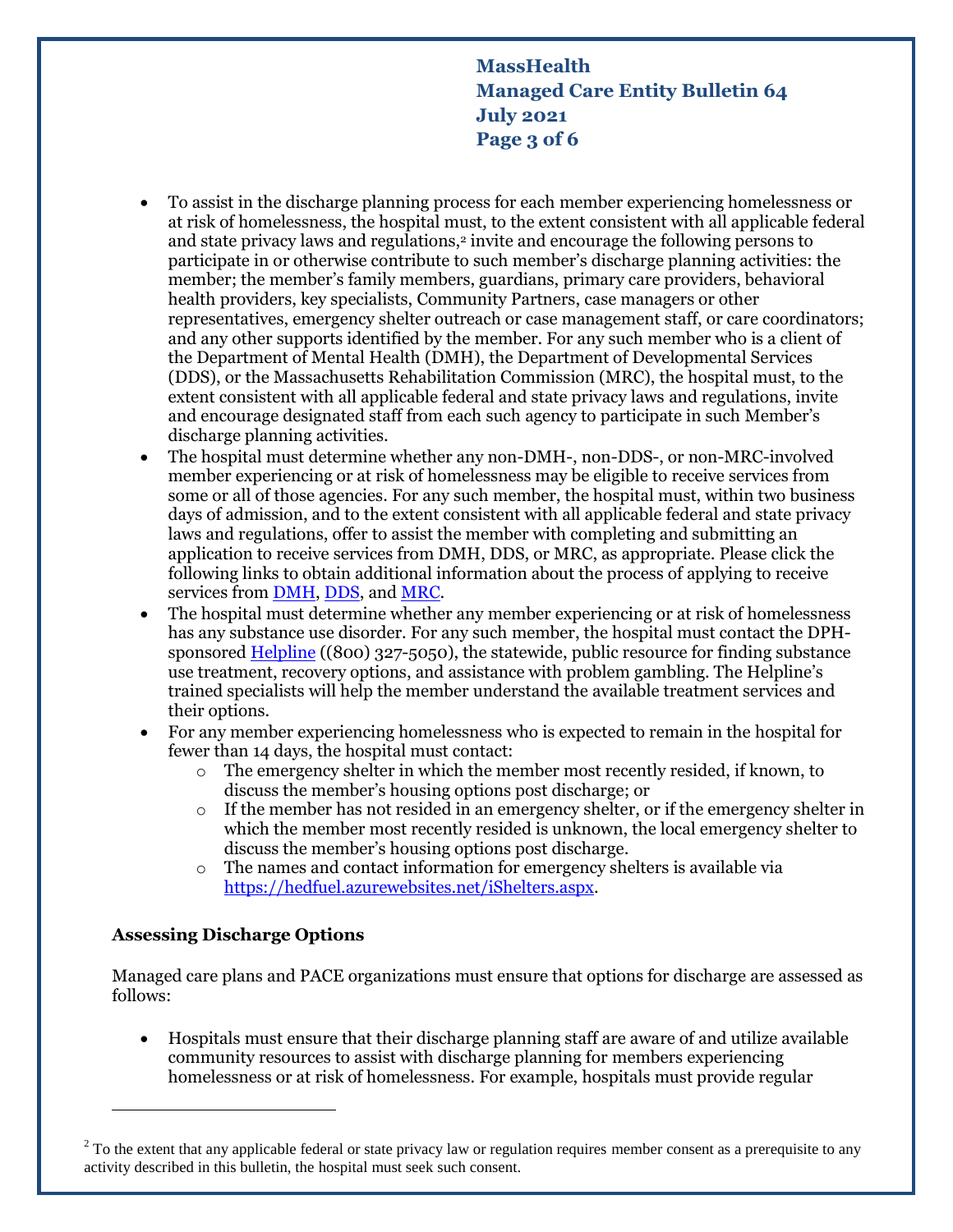**MassHealth Managed Care Entity Bulletin 64 July 2021 Page 4 of 6**

training to discharge planning staff on available resources and/or up-to-date resource guides. Various resources are available on *[Helping Patients who are Homeless or Housing](https://www.mass.gov/info-details/helping-patients-who-are-homeless-or-housing-unstable)  [Unstable.](https://www.mass.gov/info-details/helping-patients-who-are-homeless-or-housing-unstable)*

- Hospitals must make all reasonable efforts to prevent discharges to emergency shelters of members who have skilled care needs, members who need assistance with activities of daily living, or members whose behavioral health condition would impact the health and safety of individuals residing in the shelter. For such members, hospitals should seek placement in more appropriate settings, such as DMH community based programs or skilled nursing facilities. EOHHS has established a [website](https://www.mass.gov/info-details/helping-patients-with-skilled-nursing-or-other-long-term-care-needs) to assist hospital discharge staff when helping members with skilled nursing or other long-term care needs. This website also includes information about EOHHS's new [Long Term Care Discharge Support Line.](https://www.mass.gov/info-details/helping-patients-with-skilled-nursing-or-other-long-term-care-needs#eohhs-long-term-care-discharge-support-line-)
- For certain members, discharge to an emergency shelter or the streets may be unavoidable. For example, certain members may choose to return to the streets or go to an emergency shelter despite the best efforts of the hospital. For these members, the hospital shall:
	- o Discharge the member only during daytime hours;
	- o Provide the member a meal prior to discharge;
	- $\circ$  Ensure that the member is wearing weather appropriate clothing and footwear;
	- o Provide the member a copy of their health insurance information;
	- $\circ$  To the extent clinically appropriate and consistent with all applicable laws and regulations, provide the member with a written copy of all prescriptions and at least one week's worth of filled prescription medications;
	- o If the member is to be discharged to an emergency shelter:
		- Provide at least 24 hours advance notice to the shelter prior to discharge;
		- Provide the member with access to paid transportation to the emergency shelter;
		- Ensure that the shelter has an available bed for the member. In the event that a shelter bed is unavailable on the planned discharge date, but a bed will be available soon, the hospital should delay discharge until a bed is available. In these cases, the hospital may bill the managed care plan or the PACE organization at the Administratively Necessary Day (AND) rate for each such day on which the member remains in the hospital.

### **Tracking and Reporting Discharge Planning Activities:**

Managed care plans and PACE organizations must ensure the following discharge planning tracking and reporting activities:

- Hospitals must document in each member's medical record all efforts related to the discharge planning activities described above, including options presented to the member and, if applicable, the member's refusal of any alternatives to discharge to the streets or emergency shelters.
- Hospitals must track discharges of members to local emergency shelters or the streets in a form, format, and cadence to be specified by MassHealth.

# **Available Resources**

As part of the collaborative effort with DHCD and ICHH, MassHealth has jointly developed a Discharge Planning Toolkit – a series of guidance documents and technical assistance products. The section below provides an overview of these tools, all of which incorporate the protocols described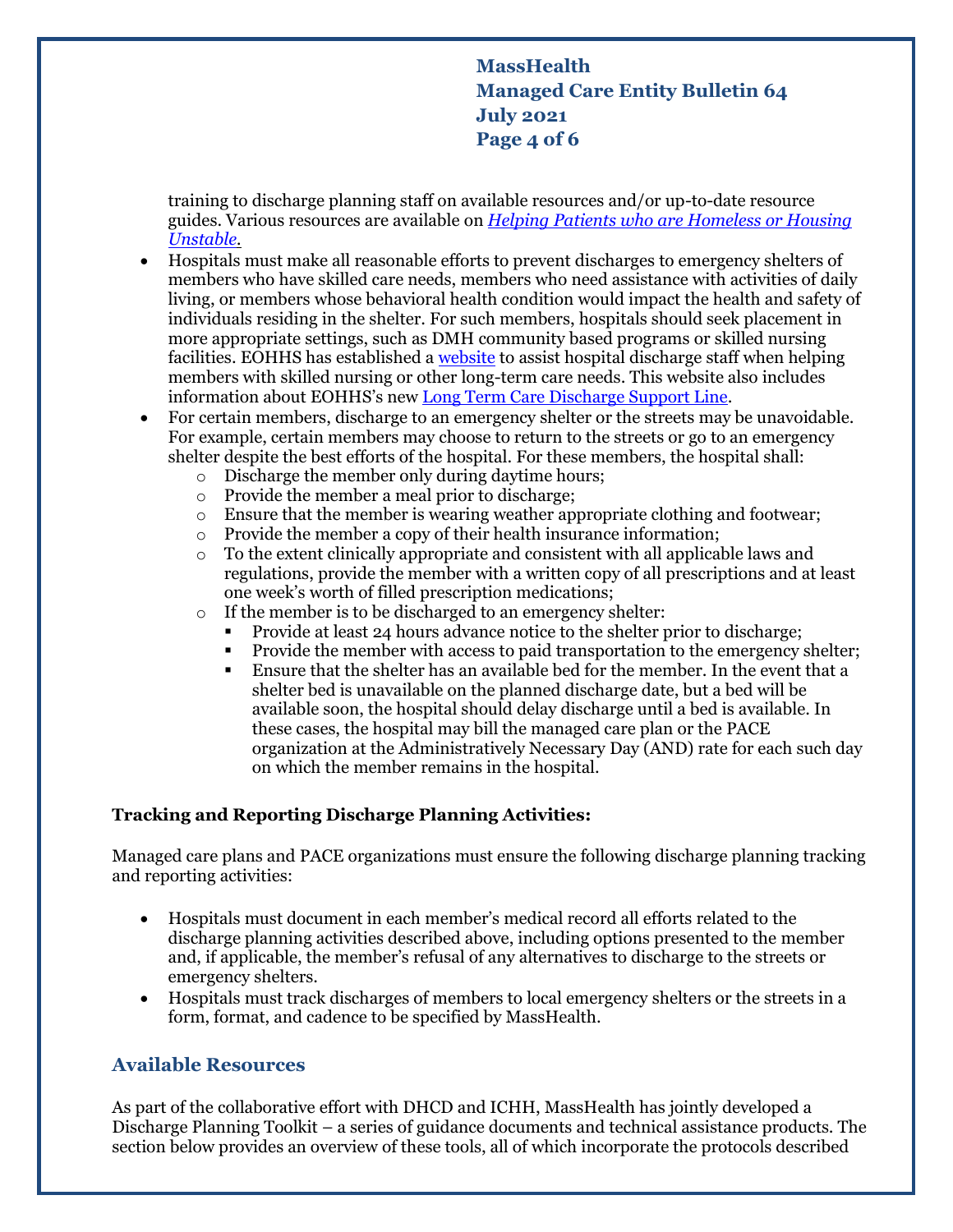**MassHealth Managed Care Entity Bulletin 64 July 2021 Page 5 of 6**

above. Managed care plans and PACE organizations are encouraged to review these resources and share them with their network hospitals.

All of these materials can be accessed online at a new website: *[Helping Patients who are Homeless](https://www.mass.gov/info-details/helping-patients-who-are-homeless-or-housing-unstable)  [or Housing Unstable](https://www.mass.gov/info-details/helping-patients-who-are-homeless-or-housing-unstable)*. This website includes resources, information, and a support line to assist hospital staff in placing members who are experiencing or at risk of homelessness.

### *Housing Tool for Housing Discharge Staff*

Housing resources, particularly during the COVID-19 pandemic, can be challenging to navigate. This online decision tree can help guide hospital discharge staff when working with a member experiencing or at risk of homelessness by providing specific action steps tailored to the individual's unique situation. A short companion video provides instructions for using the Housing Tool.

### *DHCD Letter to Individual Emergency Shelter Providers*

This newly released letter outlines DHCD's expectations and requirements for homeless providers that operate emergency shelters for homeless individuals with regards to communicating and collaborating with provider hospital discharge staff. Highlights of the letter include reminders that emergency shelters may not place geographic/community of origin restrictions on access, may not refuse entry to individuals taking prescribed medications, including opiates, oxygen, and benzodiazepines. In addition, DHCD guidance encourages shelters to be prepared to receive and be receptive to inquiries from provider hospitals who may have an individual who previously resided in shelter by sharing information about the individual's housing history and any other support systems they may have (family, friends, case managers, housing leads, etc.).

#### *ICHH Letter to State Agency Stakeholders*

This letter from ICHH provides the context for the renewed focus on the intersection between facility discharges and homelessness.

#### *Reporting Form for Inappropriate Discharge to Adult Individual Shelter*

To develop more robust information related to discharges from facilities into shelters, DHCD, in consultation with ICHH and MassHealth, have developed a Discharge Reporting Form for shelters to complete for any situations in which an individual may have been inappropriately discharged from a hospital to a shelter. This information will help guide future policy discussions. This information will help guide future policy discussions and inform hospital practices.

### *Finding Alternatives to Shelter: A Discussion Guide for Hospital Discharge Staff and Shelter Realities*

These documents are helpful tools during discharge to identify possible housing solutions other than shelter. *Finding Alternatives to Shelter: A Discussion Guide for Hospital Discharge Staff* provides examples of specific prompts and questions to help facilitate an in